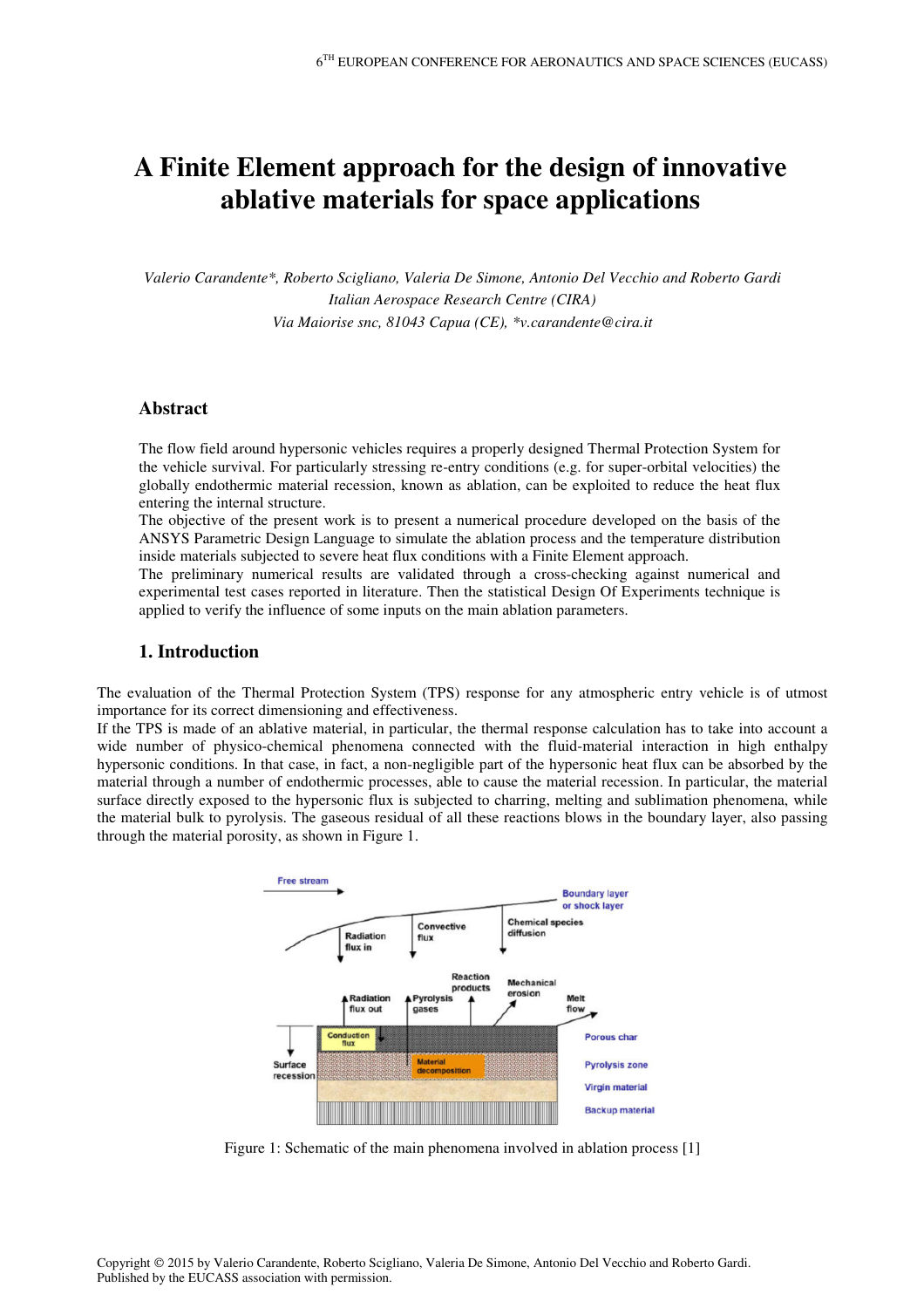Historically, many classes of ablative materials have been successfully employed as thermal protection materials of hypersonic re-entry vehicle. In particular they have been employed on many orbital and super-orbital capsules (e.g. Viking, Apollo, ARD, Mars Pathfinder and so on). In particular, the most common classes of ablative materials are [1]: SLA, PICA, SIRCA, AVCOAT.

 $\overline{a}$ 

The Super Lightweight Ablator (SLA) has been realized by Lockheed Martin and employed in all the Mars missions, starting with Viking up to the Mars Exploration Rover (MER) [1]. The material ablation starts to be significant for heat fluxes in the order of 1 MW/m<sup>2</sup>, while the upper boundary is around 3 MW/m<sup>2</sup>.

The Phenolic Impregnated Carbon Ablator (PICA) has been developed at NASA-Ames since 90 s. It has been employed for the first time for the capsule Stardust and is currently the baseline forebody TPS for the Orion Crew Exploration Vehicle (CEV). For Stardust capsule, the PICA TPS was fabricated as one piece. For larger vehicles this technique would not be applicable, leading to a tiled design with significant design and fabrication complexities.

PICA is a low-density carbon-based ablator with an extensive database, mainly developed for the Orion CEV program. A huge test campaign has also clearly shown the boundary flow conditions for the material, i.e. a maximum heat flux of 15 MW/m<sup>2</sup> and a maximum pressure in the order of 1-1.5 atm [1].

SIRCA has been developed at NASA-Ames for the X-34 re-entry vehicle, which has never been tested in flight. Nonetheless it has been selected for the backshells of Mars Pathfinder and MER vehicles [1].

AVCOAT has been produced by Textron and successfully employed in 60s for the TPS of Apollo capsules. More recently, it has been also selected as backup solution for the heatshield of the Orion CEV capsule [1].

The main thermo-mechanical properties of such materials can be found in [2], while for PICA materials also more detailed studies, also including experimental test results in high enthalpy conditions, are available in literature [3].

This is the main reason why in the present phase of the study the PICA properties have been implemented in the numerical model described in the following. In this way, the model has been also validated crosschecking numerical results with analogous experimental and numerical tests reported in literature [4].

# **2. Numerical Model**

In the present work thermal analyses on PICA ablative materials have been performed on the basis of the Finite Element Method implemented in ANSYS. The ANSYS Parametric Design Language (APDL) has been employed in particular to take into account the most significant phenomena connected with the material ablation and with the temperature dependent heat flux conditions.

Phenolic Impregnated Carbon Ablators (PICA) are light-weight ablators composed of a fibrous carbon Fiberform® impregnated in a two-component phenolic resin, whose thermal properties (i.e. the thermal conductivity, the specific heat and the effective heat of ablation) have been widely investigated in recent years [3]. Figure 2, Figure 3 and Figure 4 report those experimentally measured properties [3].

On the other hand, the material density is generally assumed to vary according to the Arrhenius-like Equation 1, valid for each i<sup>th</sup> component of the PICA [5]. In Equation 1, B and  $\psi$  are constants, E is the activation energy,  $\rho_0$  and  $\rho_c$  are the densities of the virgin and char material. The values assumed for calculations are reported in Table 1 [5]. The material density ρ can be therefore obtained as the weighted mean of its components (according to Equation 2, where  $\Gamma$  is the resin volume fraction, in this case assumed equal to 0.1, A and B represent the resin components and C the carbon Fiberform®).

$$
\frac{\partial \rho_i}{\partial t} = -\left(B_i \cdot e^{-\frac{E_i}{RT}}\right) \cdot \rho_{0i} \cdot \left(\frac{\rho_i - \rho_{ci}}{\rho_{0i}}\right)^{\psi_i} \quad i = A, B, C
$$
\n(1)

$$
\rho = \Gamma \cdot (\rho_A + \rho_B) + (1 - \Gamma) \cdot \rho_C \tag{2}
$$

Table 1: Constant parameters implemented in Equation 1 [5]

| Component | $B \mid 1/s$ | Ψ LI | IK<br>E/R | $\rho_0$ [kg/m <sup>3</sup> ] | $\rho_c$ [kg/m <sup>3</sup> ] |
|-----------|--------------|------|-----------|-------------------------------|-------------------------------|
| A         | .40E4        |      | 8555.6    | 229                           |                               |
|           | 4.48E9       |      | 20444.4   | 972                           | 792                           |
| ◡         |              |      |           | 160                           | 160                           |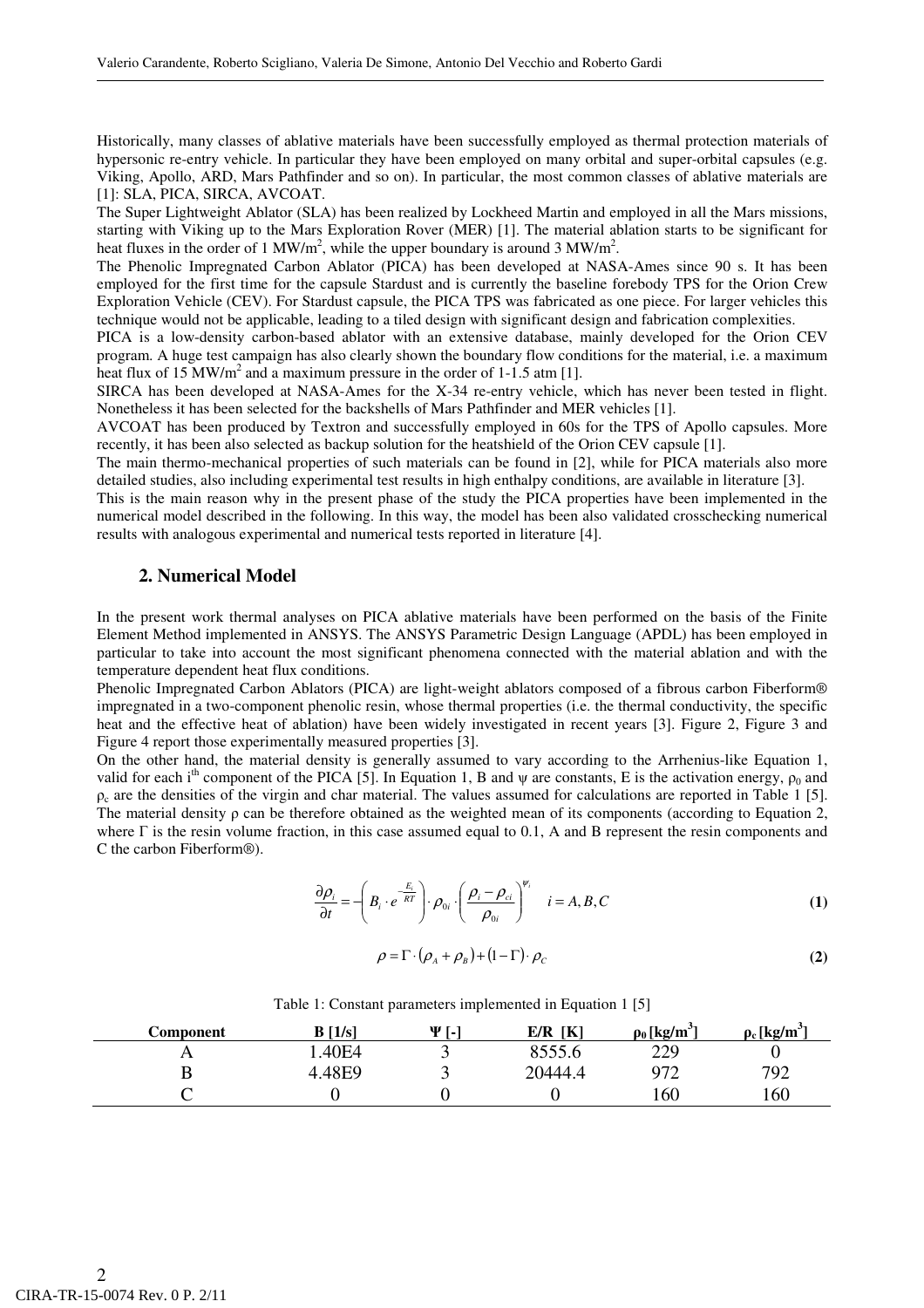

Figure 2: PICA thermal conductivity as a function of the material temperature [3]



Figure 3: PICA specific heat as a function of the material temperature [3]



Figure 4: PICA effective heat of ablation as a function of the convective heat flux acting on the material [3]

In order to understand the relative importance of the material density dependence from time and temperature, Equation 1 has been numerically integrated in Matlab for each material component and for fixed temperatures ranging from 500 and 4000 K. An explicit scheme for the density time variation, reported in Equation 3, has been used, while a time increment of  $10^{-6}$  s has been chosen to avoid numerical instabilities.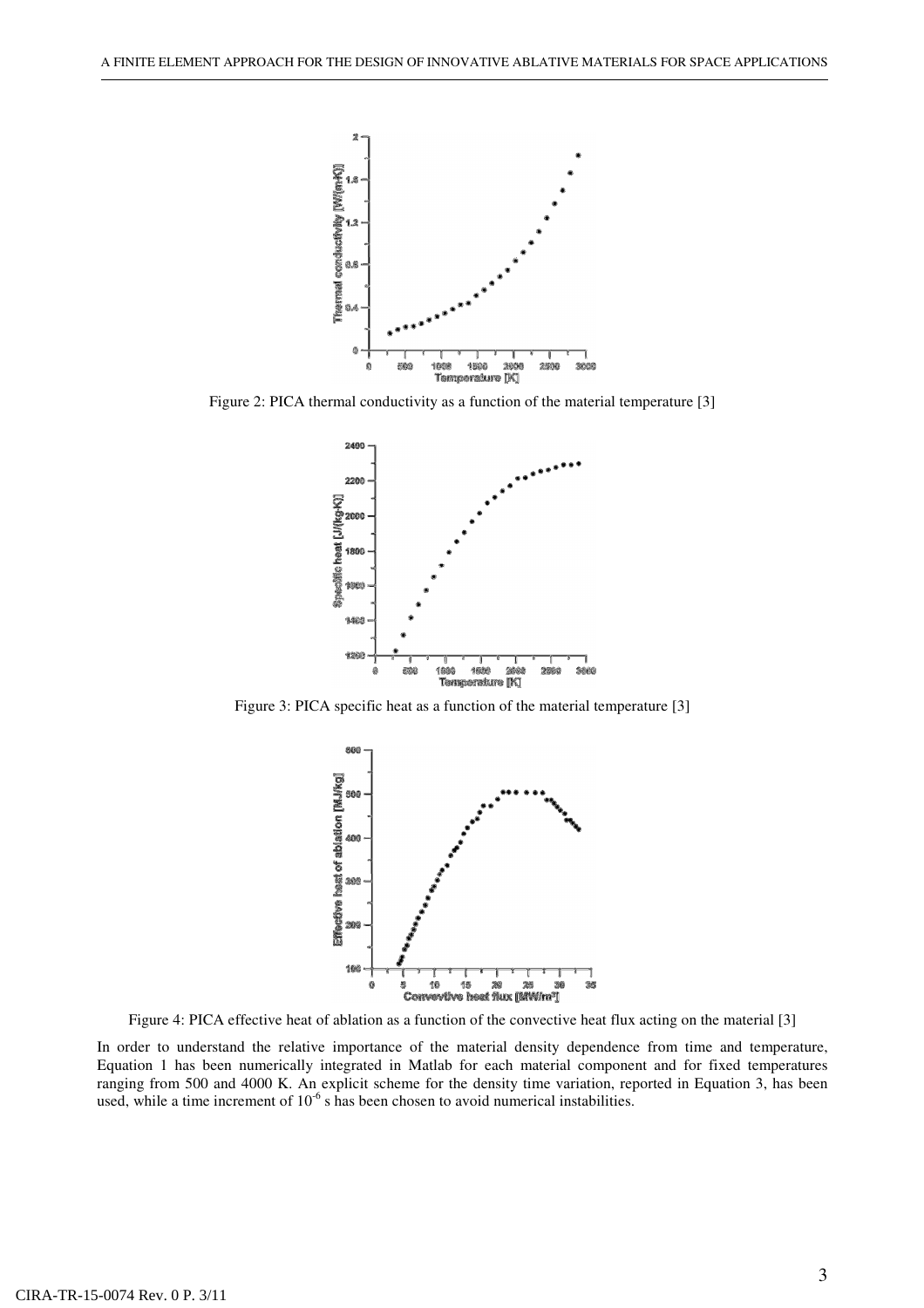$$
\frac{\rho(i+1) - \rho(i)}{\Delta t} = -\left(B \cdot e^{-\frac{E}{RT(i)}}\right) \cdot \rho_0 \cdot \left(\frac{\rho(i) - \rho_c}{\rho_0}\right)^{\psi}
$$
\n(3)

Results are reported in Figure 5, showing in particular that the material density is much more influenced by the temperature than by the time, in particular at larger temperatures. In addition, the time variation of the material density reaches an asymptotic trend after only a few tenths of seconds. In order to implement the material density property variation as a function of a single parameter (the temperature, in particular), the hypothesis of a temperature-dependent density profile after 2 seconds has been assumed. This profile is reported in Figure 6.



Figure 5: Material density variation as a function of time (a) and temperature (b)



Figure 6: Density profile as a function of the Temperature (evaluated after 2 seconds)

The in-depth temperature response of the material has been carried out by means of the ANSYS software, using the FEM formulation for two-dimensional axisymmetric transient problem.

As initial condition a uniform temperature of 300 K has been considered while, as boundary conditions, the ones reported in Figure 7 have been assumed.

In particular:

- an axisymmetric condition has been applied to the left lateral surface, so to simulate a cylindrical sample subjected to axisymmetric heating;
- an adiabatic condition has been applied to the bottom wall, not exposed to the hypersonic flow;
- a radiative heat flux condition (being σ the Stephan-Boltzmann constant and ε the material emissivity) has been assumed for the right lateral surface;
- a hot wall convective heat flux, decreased by the re-radiated flux, has been specified on the top surface, directly exposed to the hypersonic flow. In addition, the hot wall convective heat flux reported in Equation 4 has been also multiplied by a factor taking into account the heat flux reduction due to the gas blowing in the boundary layer and labelled as  $\varphi_{\text{blow}}$ .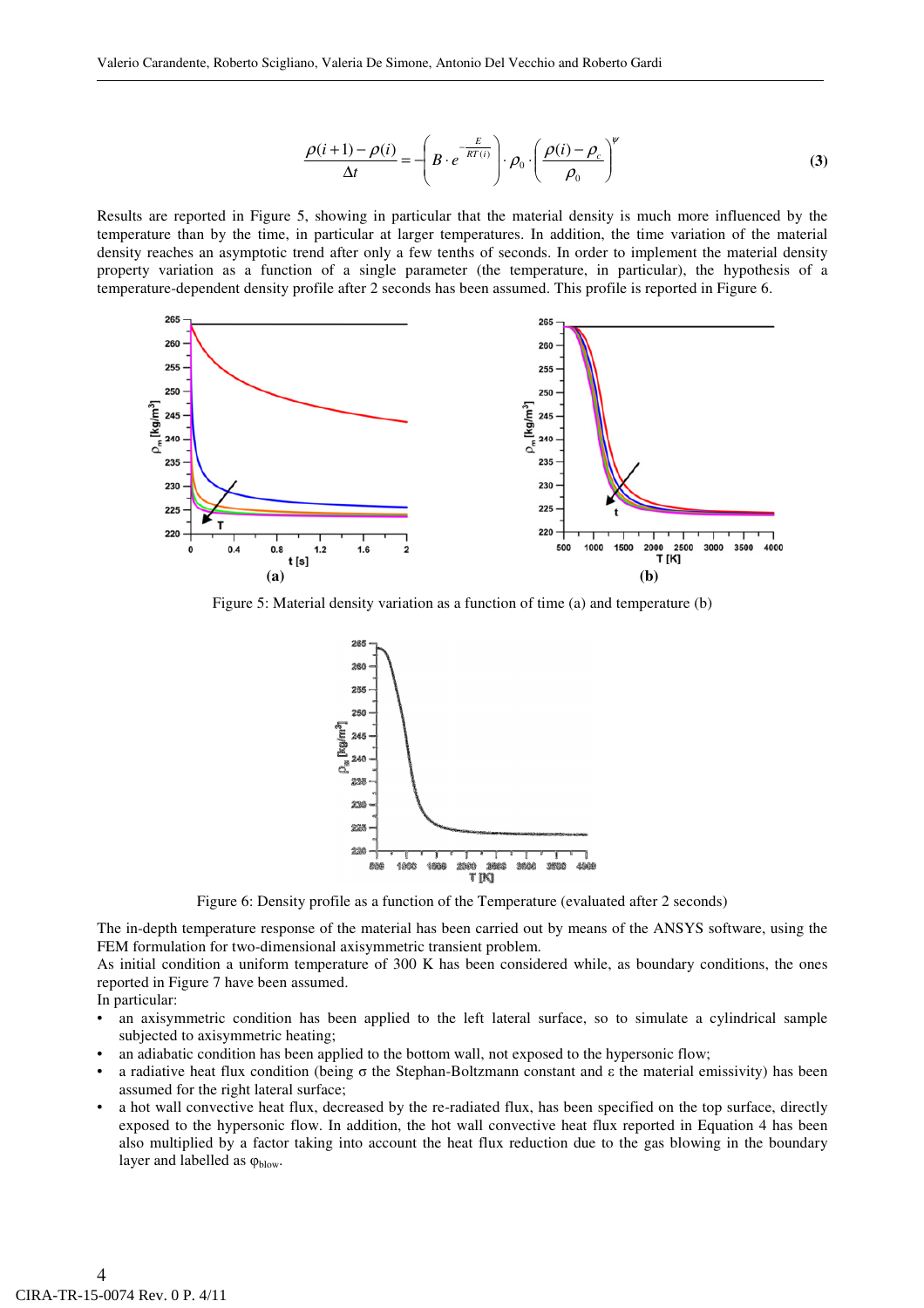

Figure 7: Boundary conditions applied to the model implemented in ANSYS

The hot wall convective flux has been obtained, on the basis of the corresponding cold wall value, by means of Equation 4, in which  $c_p$  is the material specific heat,  $T_w$  the wall temperature and  $H_{tot}$  the fluid total enthalpy per unit of mass.

$$
\dot{Q}_{hw} = \dot{Q}_{cw} \cdot \left(1 - \frac{c_p \cdot T_w}{H_{tot}}\right)
$$
\n(4)

j

As far as the material recession is concerned, the assumption of steady-state ablation has been considered. At each instant of time the ablation rate has been estimated by Equation 5 [6], in which  $Q^*$  is the heat of ablation also plotted in Figure 4 for PICA.

$$
\dot{s} = \frac{\dot{Q}_{hw}}{\rho \cdot Q^*}
$$
 (5)

After the estimation of the material recession rate, at each  $(i+1)^{th}$  time step, the material thickness has been predicted decreasing the material thickness at the i<sup>th</sup> time step by the receded material in the time laps dt, as reported in Equation 6.



Figure 8: Flowchart of the numerical model implemented in ANSYS APDL language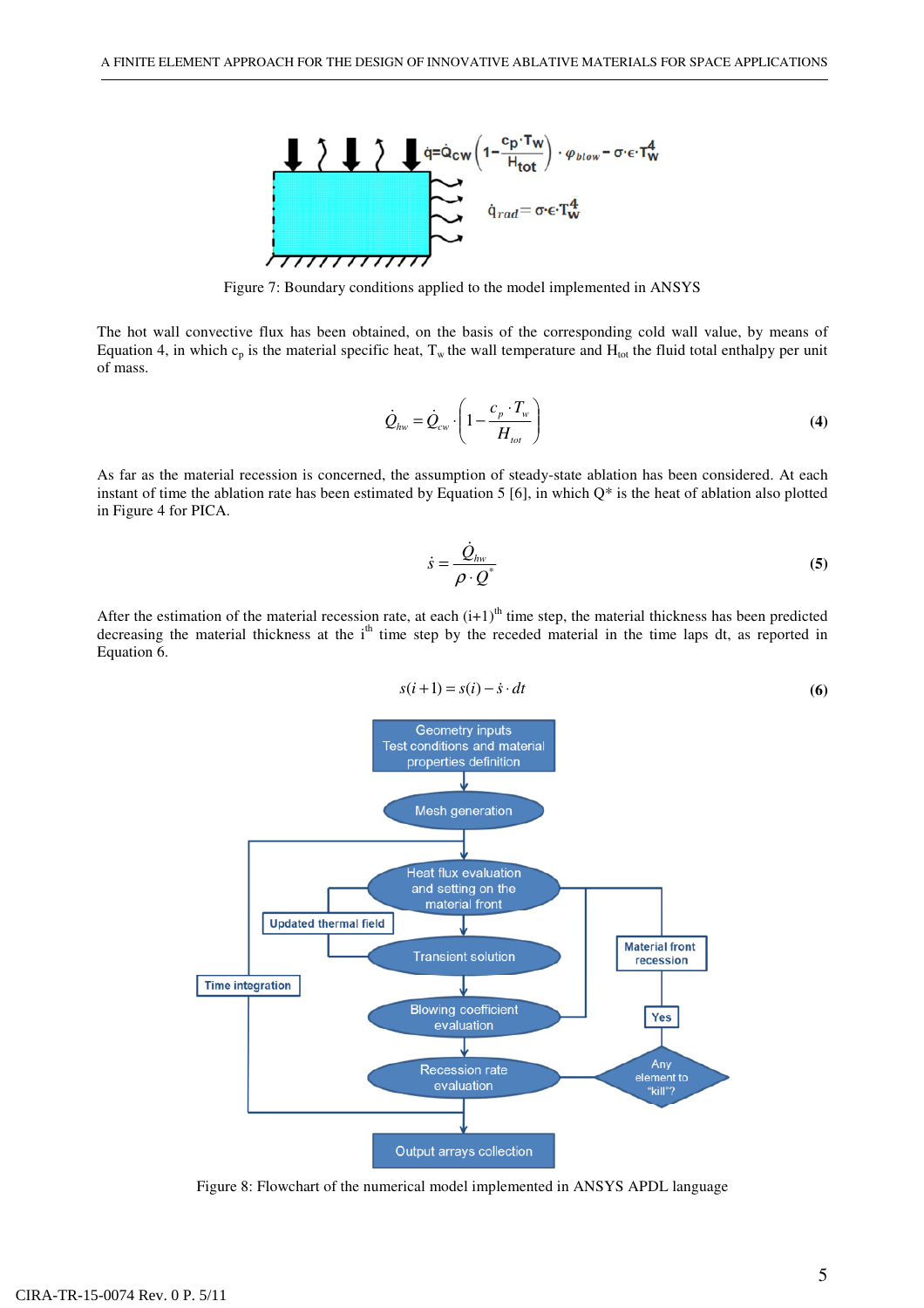In a FEM approach the material thickness has been discretely changed by deactivating the elements not included in the updated thickness for more than a half of their height, using the ekill function. This function strongly reduces the mechanical and thermal resistance of the selected elements, which however remain part of the computational model [7]. In this way the "killed" element do not contribute in withstanding thermal and mechanical loads, but do not produce a computationally expensive mesh modification.

 $\overline{a}$ 

Equation 5, in general, leads to conservative results, over predicting the amount of ablated material. To correct this effect, a recession threshold temperature has been assumed, below which the recession rate is set to zero [6]. For PICA material a threshold temperature of 2000 K has been considered [6]. The numerical model logics above discussed is also summarized in the flowchart reported in Figure 8.

## **3. Verification and Validation of computational results**

In the present paragraph a convergence analysis for the numerical model described in the previous section has been performed. In addition, the model has been also validated crosschecking numerical results with analogous outcomes of experimental and numerical tests reported in literature [4].

Numerical analyses have been carried out in accordance with the assumptions made in [4], so to have a direct comparison, assuming a time step of 0.01 s. Reference test conditions are reported in Table 2, where  $t_{\text{max}}$  is the transient analysis duration. In addition, for the cylindrical material sample a radius of 5.08 cm and an initial height of 2.74 cm have been assumed. Finally, a material emissivity of 0.9 has been considered for the evaluation of the reradiated heat flux.

Table 2: Test condition for model verification and validation

| $\dot{Q}_{\text{cw}}$ [MW/m <sup>2</sup> ] | $p$ [atm] | $H_{tot}$ [MJ/kg] | $t_{\rm max}$ [s] |
|--------------------------------------------|-----------|-------------------|-------------------|
| 5.80                                       | 0.450     | 29.5              |                   |

#### **3.1 Convergence analysis**

In this subsection a convergence analysis is reported and described. The computational mesh has been realized using a growing number of elements in radial and axial directions, according to values reported in Table 3.

|  |  |  |  |  |  |  | Table 3: Number of elements in radial and axial directions for the different analyzed cases |  |  |
|--|--|--|--|--|--|--|---------------------------------------------------------------------------------------------|--|--|
|  |  |  |  |  |  |  |                                                                                             |  |  |

|        | <b>Number of elements</b>                   |     |  |  |  |
|--------|---------------------------------------------|-----|--|--|--|
| Case # | Radial direction (m)<br>Axial direction (n) |     |  |  |  |
|        | 10                                          | 20  |  |  |  |
|        | 25                                          | 45  |  |  |  |
|        | 50                                          | 95  |  |  |  |
|        | 75                                          | 135 |  |  |  |
|        | $\alpha$                                    | 185 |  |  |  |

The first comparison has been carried out on the basis of the computed thickness, both integrating Equation 5 (continuous variation) and multiplying the number of the "alive" elements by their height dy (discrete variation). Figure 9 reports the comparison between the continuous and the discrete thickness variation for the different analyzed cases. Figure 10 shows the error between the final thickness estimated by means of the discrete approach for the different analyzed cases and the final thickness evaluated for n=100 with the continuous approach.

It is evident that for  $n=10$ , see Figure 9(a), the element height (dy=0.274 cm) is too large to cause any element "killing" with the considered assumptions. In this case an error in the order of 5% between the final thickness estimated by means of the discrete approach and the final thickness evaluated for n=100 with the continuous approach has been computed.

It is also clear that, as the number of elements in the axial direction increases (i.e. the element height dy decreases), the discrete thickness variation better approximate the continuous variation and the error on the final thickness tends to vanish.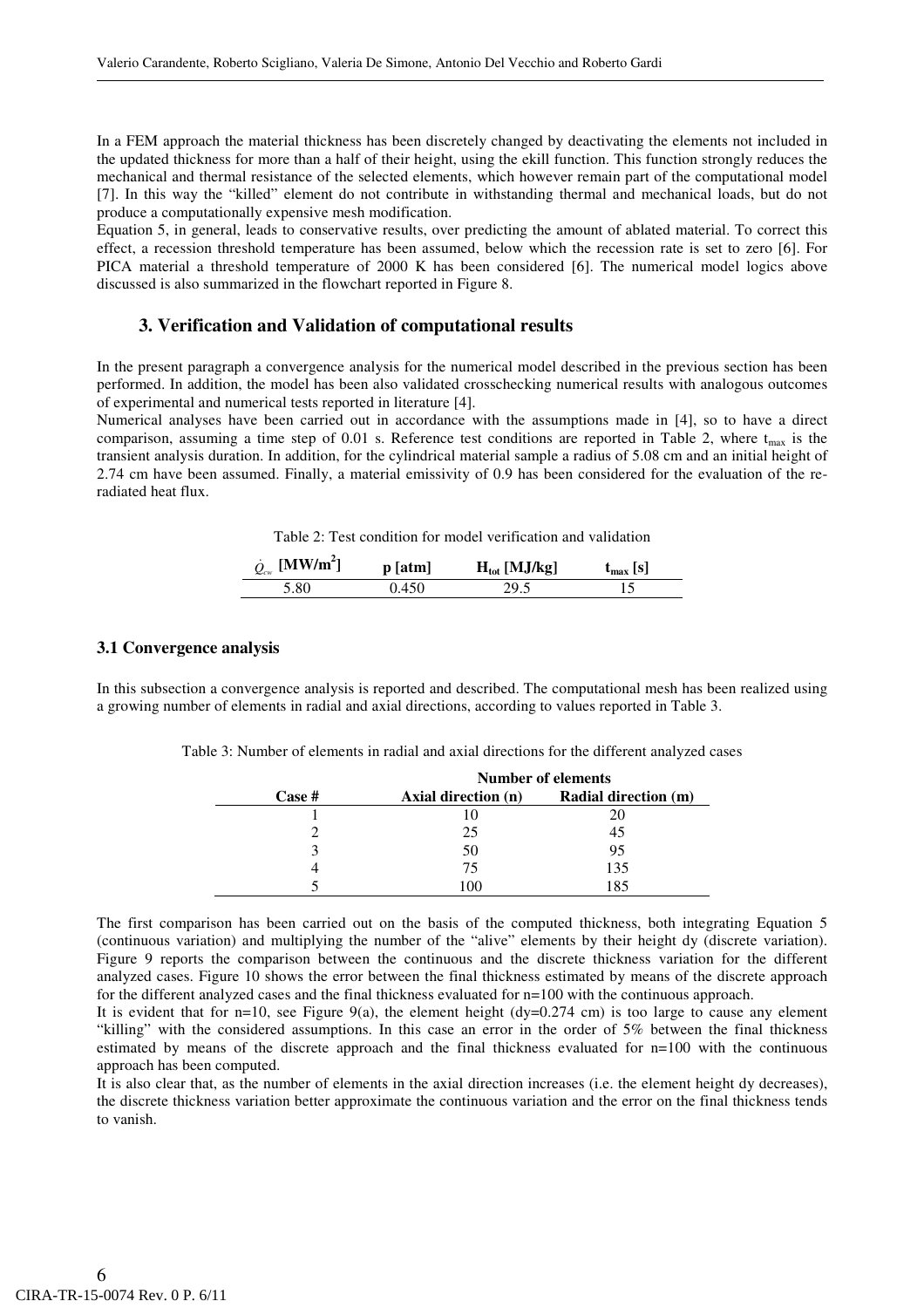

Figure 9: Comparison between continuous and discrete thickness variation for different mesh sizes



Figure 10: Error on the final thickness for the different analyzed cases

A second comparison has been carried out in terms of surface temperature, as depicted in Figure 11. It is evident that, for n larger than 25, the temperature profiles tend to become independent from the mesh fineness, except for the temperature drops corresponding to the element killing. The abrupt temperature decrease, in fact, is connected with the discrete recession of the material front. Nonetheless, as the number of elements in the axial direction increases, the spikes on the temperature profiles tend to reduce their amplitude.

Figure 12 shows the error among the final temperatures for n lower than 100 and the final temperature registered for n equal to 100. Also in this case the absolute value of the error tends to decrease, even though it is always lower than 0.3 %.

Finally, Figure 13 reports the temperature variation on the symmetry axis after 15 seconds, focusing the attention on the hottest part of the material. Also in this case a non-negligible error is present only for n equal to 10, due to lack of material recession in this case.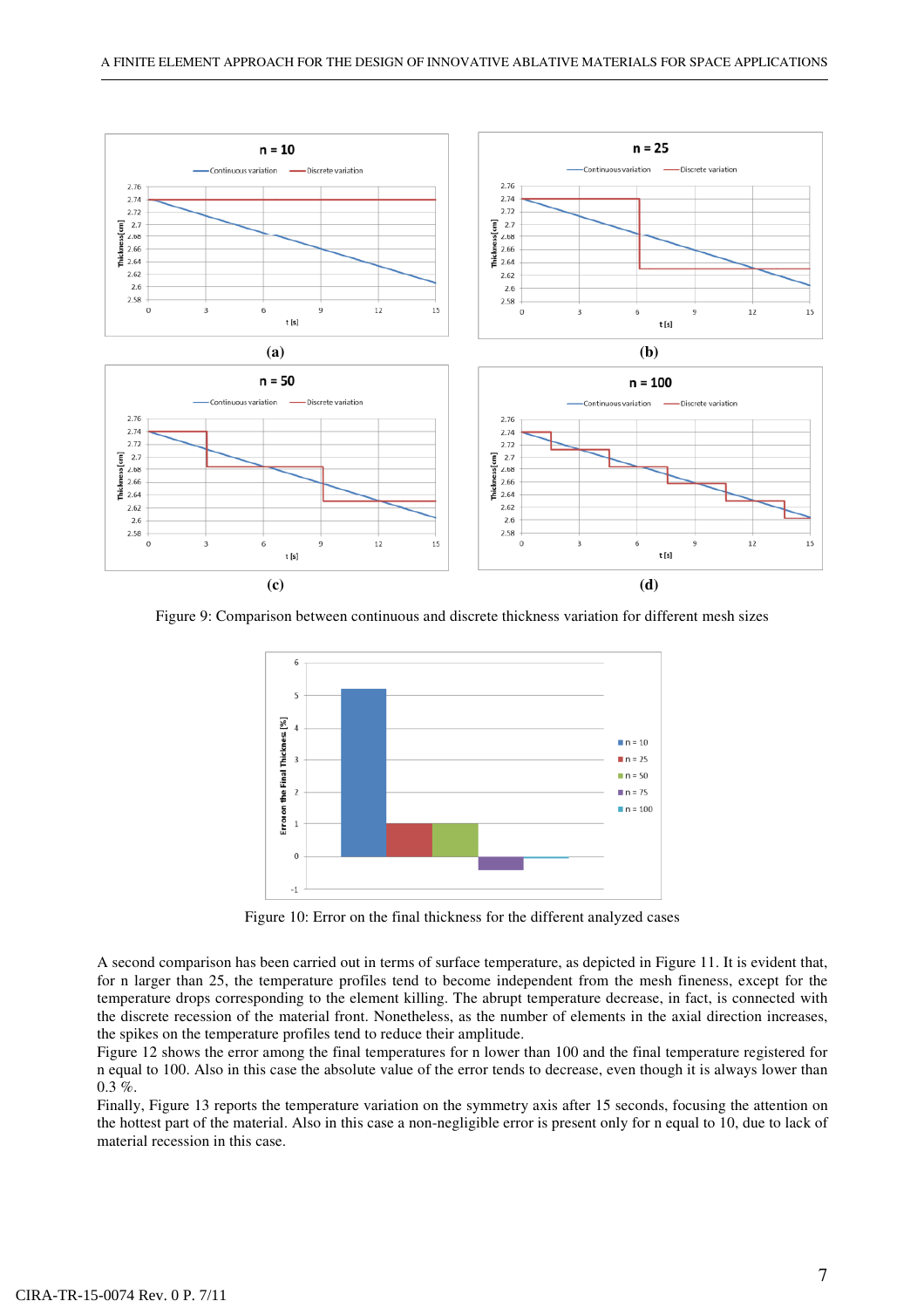

Figure 11: Comparison among the surface temperature profiles for the different analyzed cases



Figure 12: Error on the final surface temperature for the analyzed cases



Figure 13: Temperature variation on the symmetry axis after 15 s

In conclusion, results in terms of bulk and surface temperature can be considered sufficiently accurate even for a relatively low number of elements, while a larger number of elements can be considered to increase accuracy on the discrete evaluation of the material thickness and to reduce the surface temperature drop connected with the element killing.

## **3.2 Numerical model validation**

In the present subsection numerical results presented in the previous subsection for n equal to 100 have been crosschecked with the outcomes of analogous experimental and numerical tests reported in literature [4] in order to validate the model described in section 2.

Figure 14 shows the above discussed comparison in terms of surface temperature, while in Figure 15 the numerical percentage discrepancies with respect to pyrometric measurements have been plotted.

It is clear that the proposed model, labeled as "APDL" seems to be sufficiently accurate, also when compared with a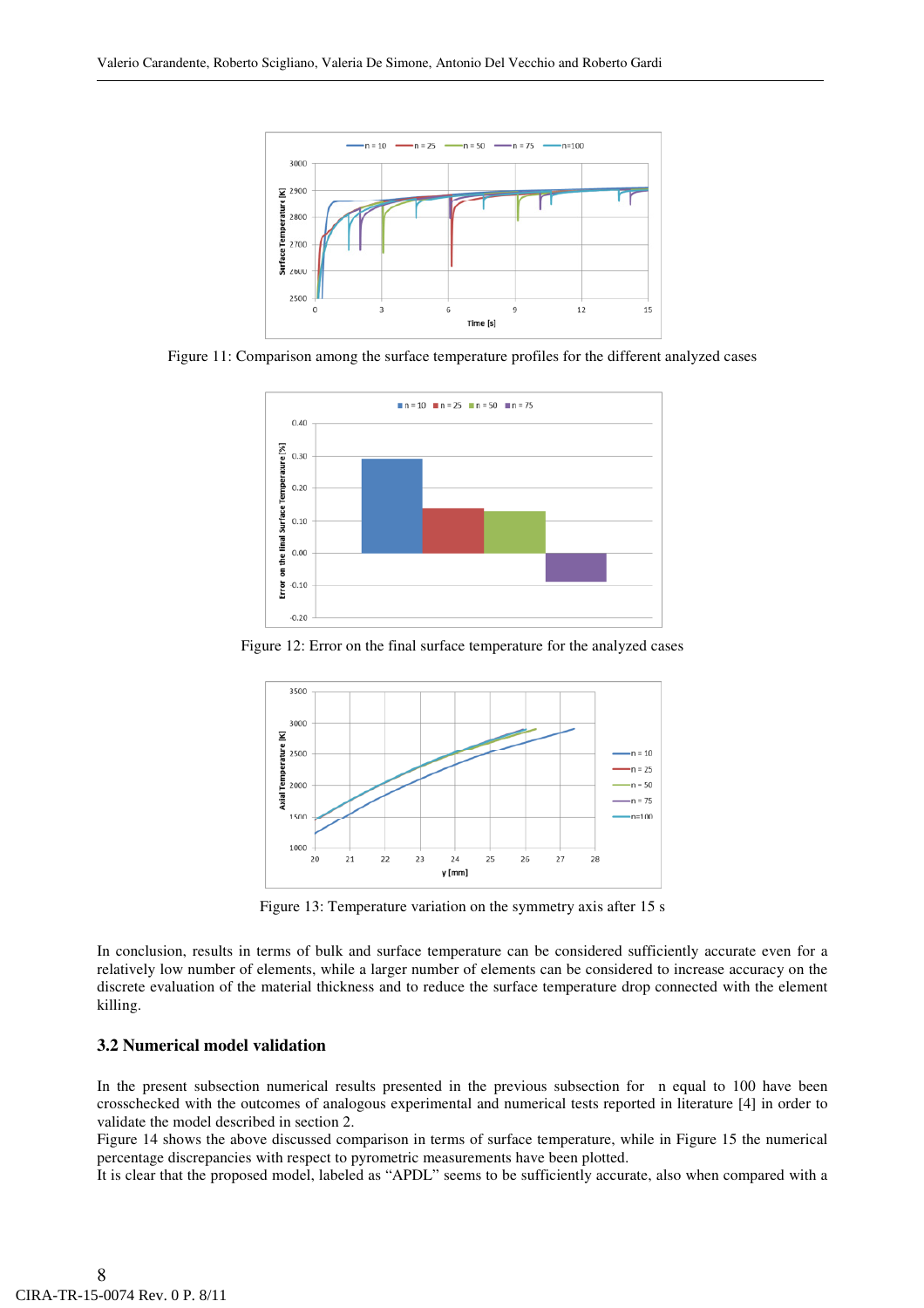widely validated numerical model proposed in literature [4] and labeled as "Covington". Figure 16 finally presents a comparison between the numerical and experimental temperature profiles at 5.2 mm below the initial material front.



Figure 14: Comparison among the numerical and experimental surface temperature profiles



Figure 15: Numerical error with respect to pyrometric evaluation of the surface temperature



Figure 16: Comparison among the numerical and experimental temperature profiles at 5.2 mm below the initial material front

# **4. DOE Method Application**

In order to evaluate the impact and to assess the hierarchy of the input parameters on the main ablation characteristics the Design Of Experiment (DOE) method has been applied. Three main parameters have been taken into account, i.e. sample geometry, heat flux and exposition duration, while the total recession and maximum temperature are considered as output.

Table 4 resumes the input nominal condition considered. A combined variation of  $\pm 10\%$  (indicated with  $\pm 1$  in Table 5) of the input parameters, in order to obtain a full factorial experiment  $(2<sup>3</sup>$  combinations), has been considered.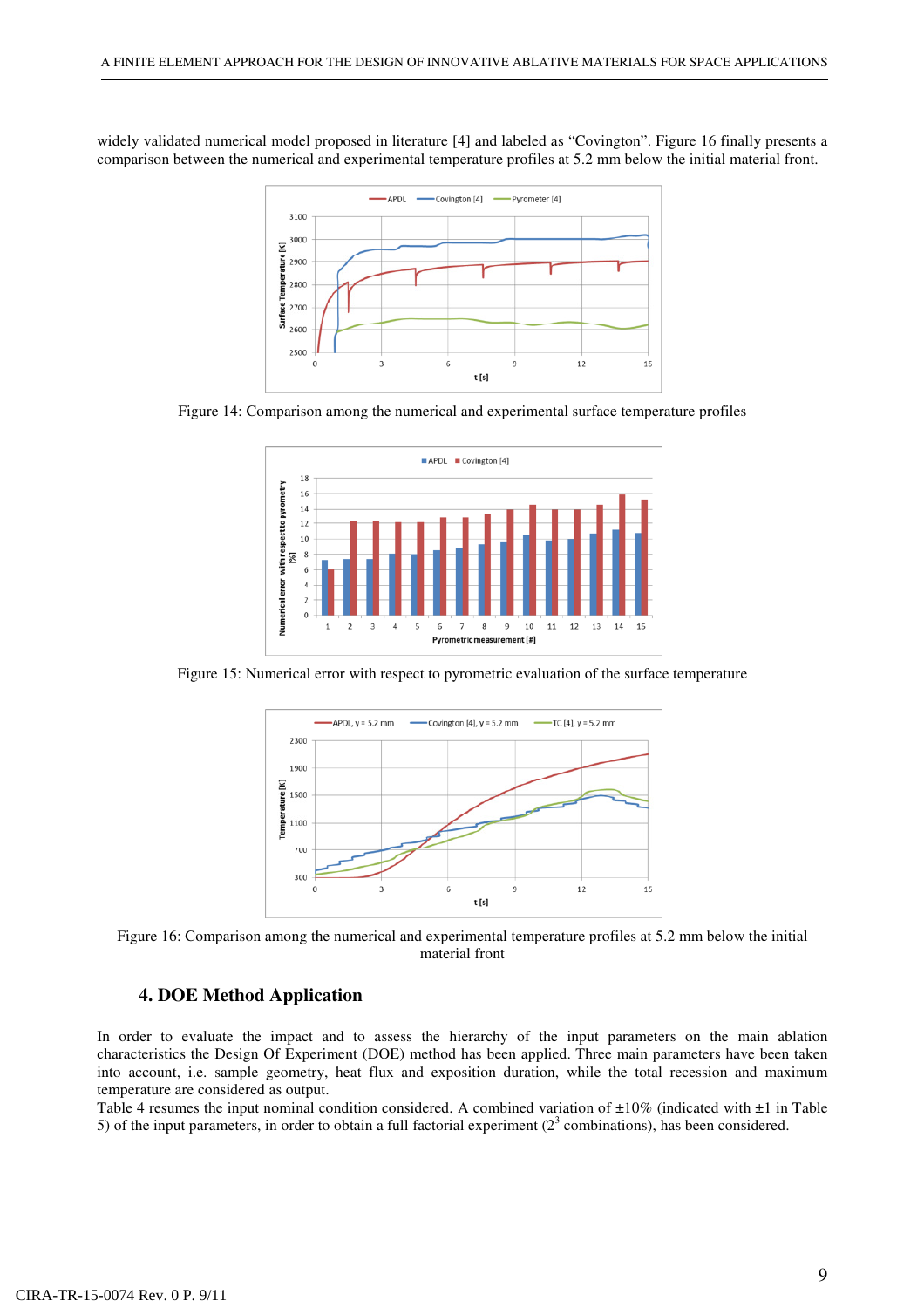|                  | Sample Radius[m]     | Heat Flux $[MW/m2]$                  | <b>Exposition duration</b> [s] |            |  |  |  |
|------------------|----------------------|--------------------------------------|--------------------------------|------------|--|--|--|
|                  | 10                   | 2.0                                  | 15                             |            |  |  |  |
|                  |                      | Table 5: DOE matrix                  |                                |            |  |  |  |
| <b>Heat Flux</b> | <b>Sample Radius</b> | <b>Exposition</b><br><b>Duration</b> | $\Delta s$ [mm]                | [K]<br>max |  |  |  |
| $-1$             | $-1$                 | -1                                   | 0.582                          | 2178       |  |  |  |
|                  | $-1$                 | -1                                   | 0.726                          | 2292       |  |  |  |
| - 1              |                      | $-1$                                 | 0.582                          | 2180       |  |  |  |
|                  |                      | $-1$                                 | 0.726                          | 2294       |  |  |  |
| - 1              | $-1$                 |                                      | 0.717                          | 2185       |  |  |  |
|                  | $-1$                 |                                      | 0.890                          | 2297       |  |  |  |
| $-1$             |                      |                                      | 0.717                          | 2188       |  |  |  |
|                  |                      |                                      | 0.891                          | 2300       |  |  |  |

Table 4: Nominal input condition

j

Figure 17 and Figure 18 summarize the results. As shown, the total recession is mainly sensitive to variation of heat flux and exposition duration, while it is almost insensitive to sample radius. On the other hand, the heat flux is the main and almost the only parameter to determine variations on the maximum temperature.



Figure 17: Total recession percent variation with respect to considered input variation



Figure 18: Maximum temperature percent variation with respect to considered input variation